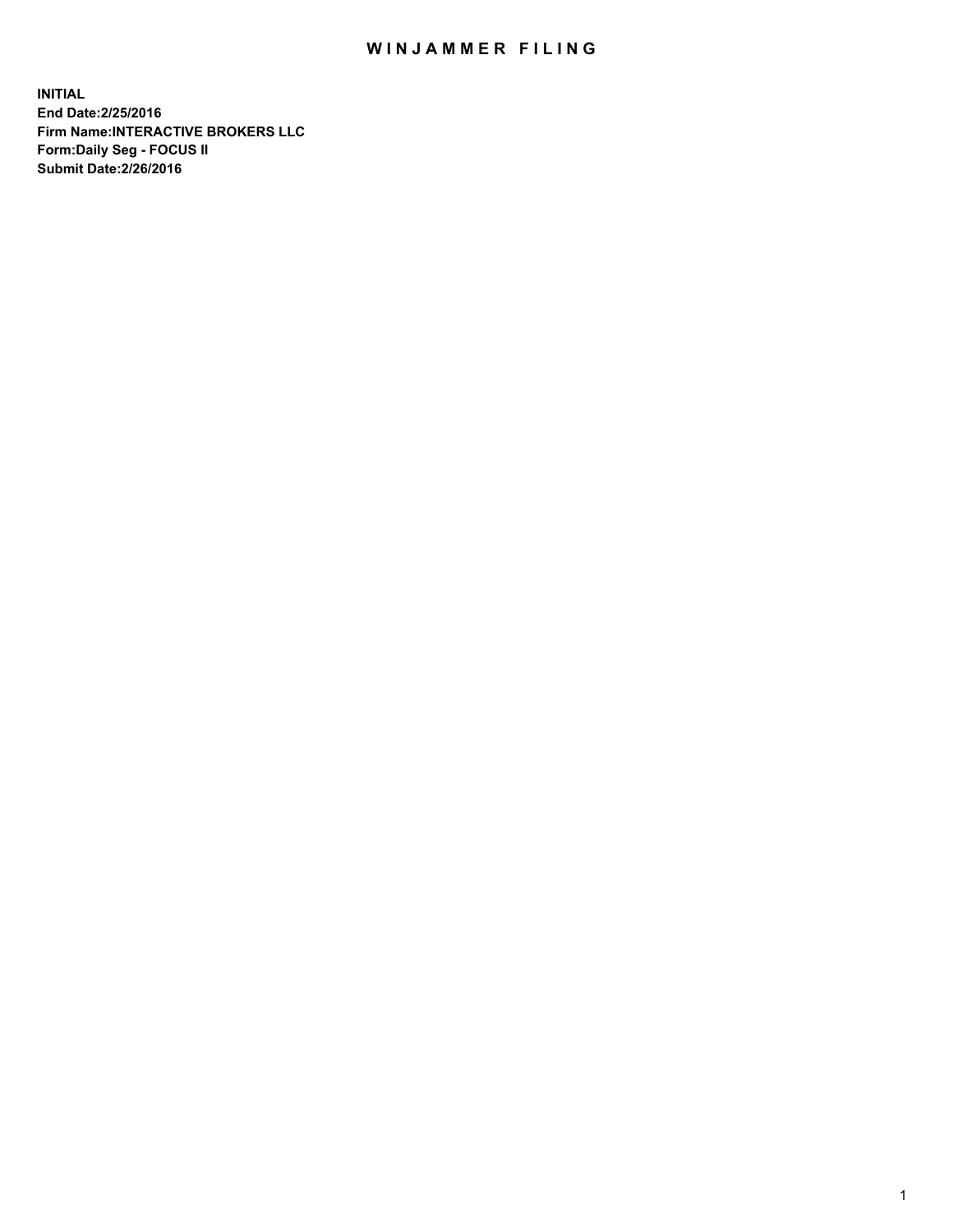## **INITIAL End Date:2/25/2016 Firm Name:INTERACTIVE BROKERS LLC Form:Daily Seg - FOCUS II Submit Date:2/26/2016 Daily Segregation - Cover Page**

| Name of Company<br><b>Contact Name</b><br><b>Contact Phone Number</b><br><b>Contact Email Address</b>                                                                                                                                                                                                                          | <b>INTERACTIVE BROKERS LLC</b><br><b>Alex Parker</b><br>203-618-7738<br>aparker@interactivebrokers.com |
|--------------------------------------------------------------------------------------------------------------------------------------------------------------------------------------------------------------------------------------------------------------------------------------------------------------------------------|--------------------------------------------------------------------------------------------------------|
| FCM's Customer Segregated Funds Residual Interest Target (choose one):<br>a. Minimum dollar amount: ; or<br>b. Minimum percentage of customer segregated funds required:%; or<br>c. Dollar amount range between: and; or<br>d. Percentage range of customer segregated funds required between:% and%.                          | <u>0</u><br>155,000,000 245,000,000<br><u>0 0</u>                                                      |
| FCM's Customer Secured Amount Funds Residual Interest Target (choose one):<br>a. Minimum dollar amount: ; or<br>b. Minimum percentage of customer secured funds required:% ; or<br>c. Dollar amount range between: and; or<br>d. Percentage range of customer secured funds required between:% and%.                           | <u>0</u><br>80,000,000 120,000,000<br><u>0 0</u>                                                       |
| FCM's Cleared Swaps Customer Collateral Residual Interest Target (choose one):<br>a. Minimum dollar amount: ; or<br>b. Minimum percentage of cleared swaps customer collateral required:% ; or<br>c. Dollar amount range between: and; or<br>d. Percentage range of cleared swaps customer collateral required between:% and%. | <u>0</u><br>0 <sub>0</sub><br>0 <sub>0</sub>                                                           |

Attach supporting documents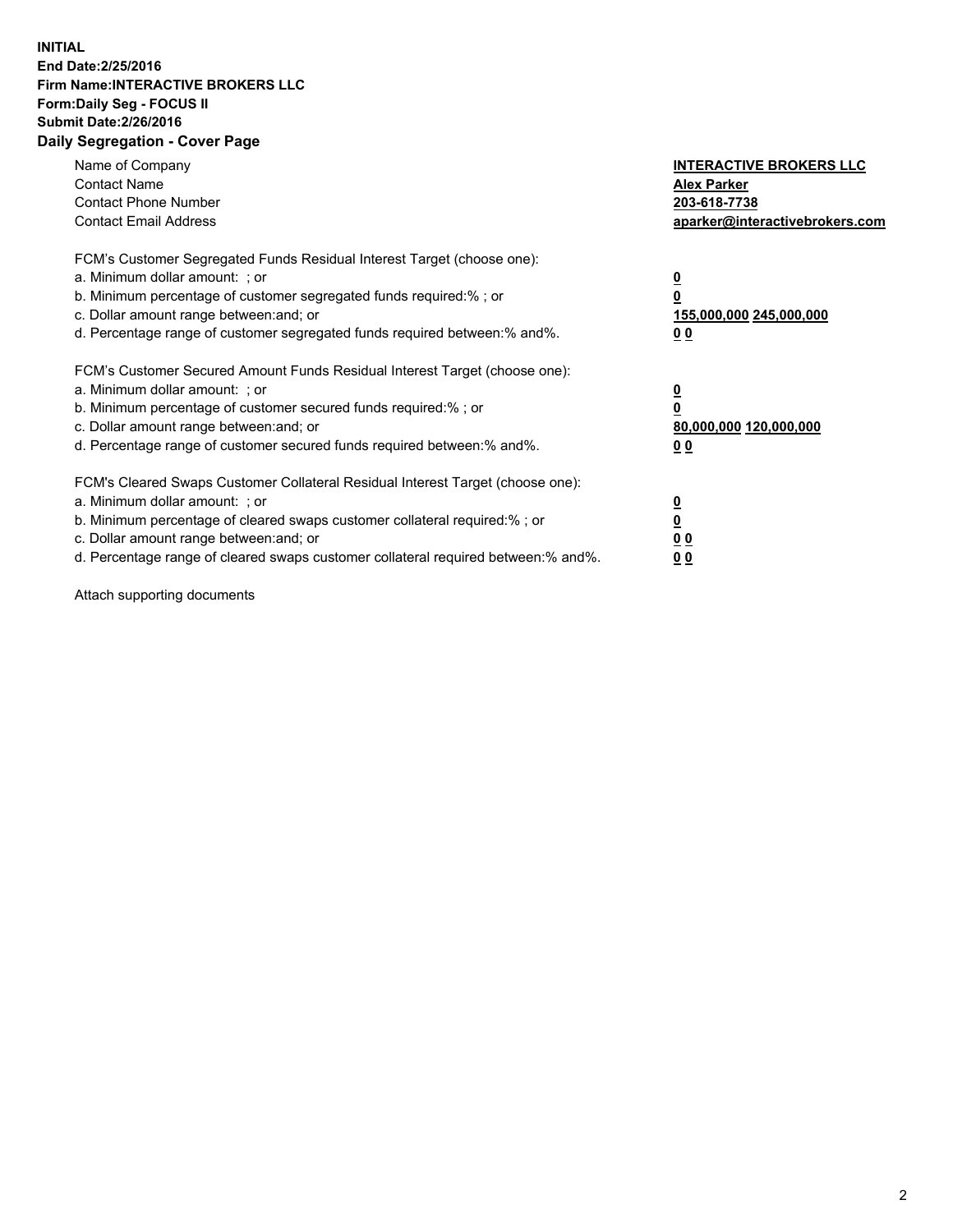## **INITIAL End Date:2/25/2016 Firm Name:INTERACTIVE BROKERS LLC Form:Daily Seg - FOCUS II Submit Date:2/26/2016 Daily Segregation - Secured Amounts**

|     | Dany Oogrogaach - Ocearea Amoanta                                                           |                                   |
|-----|---------------------------------------------------------------------------------------------|-----------------------------------|
|     | Foreign Futures and Foreign Options Secured Amounts                                         |                                   |
|     | Amount required to be set aside pursuant to law, rule or regulation of a foreign            | $0$ [7305]                        |
|     | government or a rule of a self-regulatory organization authorized thereunder                |                                   |
| 1.  | Net ledger balance - Foreign Futures and Foreign Option Trading - All Customers             |                                   |
|     | A. Cash                                                                                     | 306,114,075 [7315]                |
|     | B. Securities (at market)                                                                   | 0 [7317]                          |
| 2.  | Net unrealized profit (loss) in open futures contracts traded on a foreign board of trade   | -7,440,175 [7325]                 |
| 3.  | Exchange traded options                                                                     |                                   |
|     | a. Market value of open option contracts purchased on a foreign board of trade              | 92,478 [7335]                     |
|     | b. Market value of open contracts granted (sold) on a foreign board of trade                | -165,681 [7337]                   |
| 4.  | Net equity (deficit) (add lines 1.2. and 3.)                                                | 298,600,697 [7345]                |
| 5.  | Account liquidating to a deficit and account with a debit balances - gross amount           | 84,186 [7351]                     |
|     | Less: amount offset by customer owned securities                                            | 0 [7352] 84,186 [7354]            |
| 6.  | Amount required to be set aside as the secured amount - Net Liquidating Equity              | 298,684,883 [7355]                |
|     | Method (add lines 4 and 5)                                                                  |                                   |
| 7.  |                                                                                             |                                   |
|     | Greater of amount required to be set aside pursuant to foreign jurisdiction (above) or line | 298,684,883 [7360]                |
|     | 6.                                                                                          |                                   |
|     | FUNDS DEPOSITED IN SEPARATE REGULATION 30.7 ACCOUNTS                                        |                                   |
| 1.  | Cash in banks                                                                               |                                   |
|     | A. Banks located in the United States                                                       | 500,149 [7500]                    |
|     | B. Other banks qualified under Regulation 30.7                                              | 0 [7520] 500,149 [7530]           |
| 2.  | Securities                                                                                  |                                   |
|     | A. In safekeeping with banks located in the United States                                   | 340,449,559 [7540]                |
|     | B. In safekeeping with other banks qualified under Regulation 30.7                          | 0 [7560] 340,449,559 [7570]       |
| 3.  | Equities with registered futures commission merchants                                       |                                   |
|     | A. Cash                                                                                     | $0$ [7580]                        |
|     | <b>B.</b> Securities                                                                        | $0$ [7590]                        |
|     | C. Unrealized gain (loss) on open futures contracts                                         | $0$ [7600]                        |
|     | D. Value of long option contracts                                                           | $0$ [7610]                        |
|     | E. Value of short option contracts                                                          | 0 [7615] 0 [7620]                 |
| 4.  | Amounts held by clearing organizations of foreign boards of trade                           |                                   |
|     | A. Cash                                                                                     | $0$ [7640]                        |
|     | <b>B.</b> Securities                                                                        | $0$ [7650]                        |
|     | C. Amount due to (from) clearing organization - daily variation                             | $0$ [7660]                        |
|     | D. Value of long option contracts                                                           | $0$ [7670]                        |
|     | E. Value of short option contracts                                                          | 0 [7675] 0 [7680]                 |
| 5.  | Amounts held by members of foreign boards of trade                                          |                                   |
|     | A. Cash                                                                                     | 76,687,812 [7700]                 |
|     | <b>B.</b> Securities                                                                        | $0$ [7710]                        |
|     | C. Unrealized gain (loss) on open futures contracts                                         | -334,892 [7720]                   |
|     | D. Value of long option contracts                                                           | 92,478 [7730]                     |
|     | E. Value of short option contracts                                                          | -165,678 [7735] 76,279,720 [7740] |
| 6.  | Amounts with other depositories designated by a foreign board of trade                      | $0$ [7760]                        |
| 7.  | Segregated funds on hand                                                                    | $0$ [7765]                        |
| 8.  | Total funds in separate section 30.7 accounts                                               | 417,229,428 [7770]                |
| 9.  | Excess (deficiency) Set Aside for Secured Amount (subtract line 7 Secured Statement         | 118,544,545 [7380]                |
|     | Page 1 from Line 8)                                                                         |                                   |
| 10. | Management Target Amount for Excess funds in separate section 30.7 accounts                 | 80,000,000 [7780]                 |
| 11. | Excess (deficiency) funds in separate 30.7 accounts over (under) Management Target          | 38,544,545 [7785]                 |
|     |                                                                                             |                                   |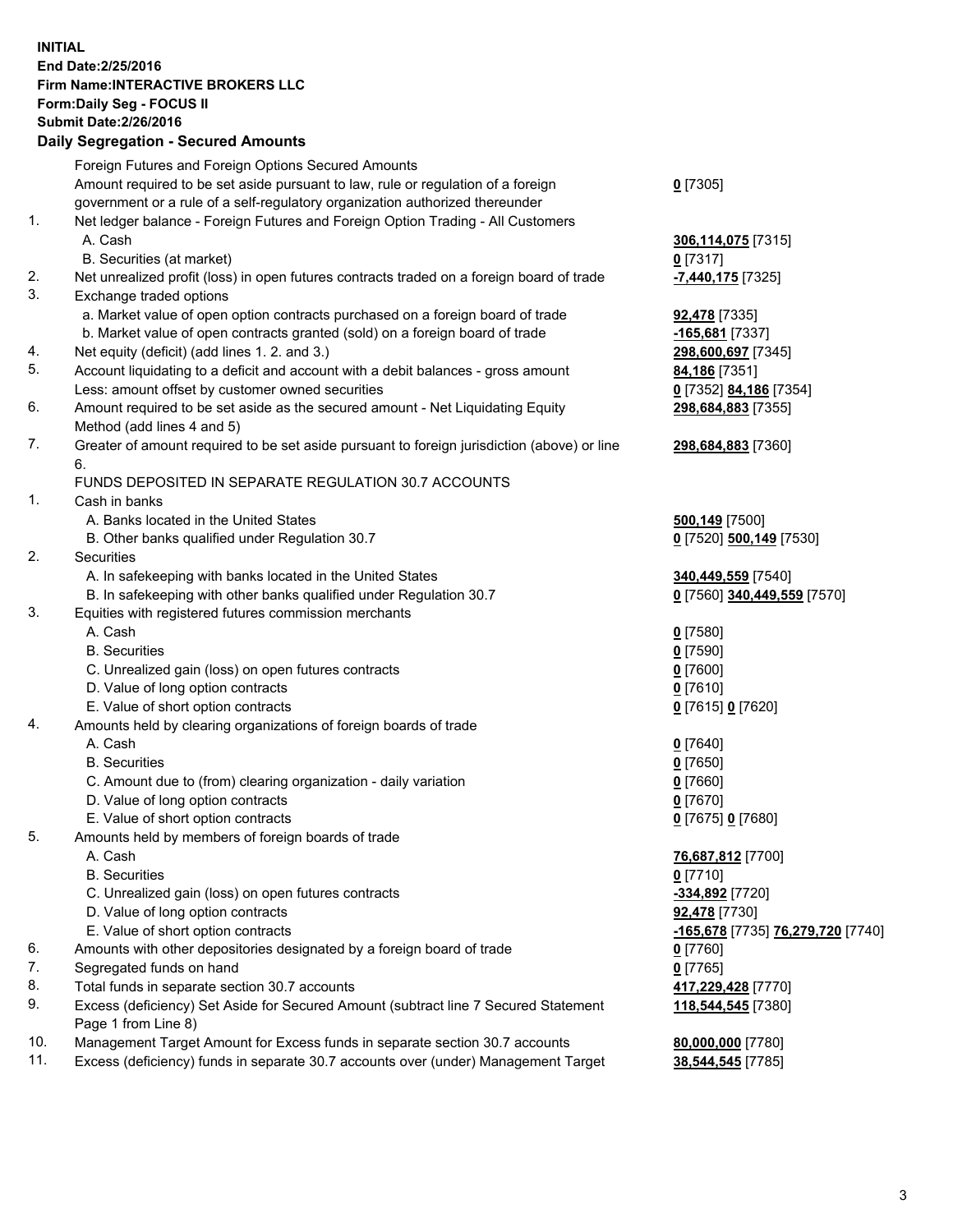**INITIAL End Date:2/25/2016 Firm Name:INTERACTIVE BROKERS LLC Form:Daily Seg - FOCUS II Submit Date:2/26/2016 Daily Segregation - Segregation Statement** SEGREGATION REQUIREMENTS(Section 4d(2) of the CEAct) 1. Net ledger balance A. Cash **2,730,686,105** [7010] B. Securities (at market) **0** [7020] 2. Net unrealized profit (loss) in open futures contracts traded on a contract market **-67,770,091** [7030] 3. Exchange traded options A. Add market value of open option contracts purchased on a contract market **118,003,324** [7032] B. Deduct market value of open option contracts granted (sold) on a contract market **-187,925,383** [7033] 4. Net equity (deficit) (add lines 1, 2 and 3) **2,592,993,955** [7040] 5. Accounts liquidating to a deficit and accounts with debit balances - gross amount **199,721** [7045] Less: amount offset by customer securities **0** [7047] **199,721** [7050] 6. Amount required to be segregated (add lines 4 and 5) **2,593,193,676** [7060] FUNDS IN SEGREGATED ACCOUNTS 7. Deposited in segregated funds bank accounts A. Cash **205,030,597** [7070] B. Securities representing investments of customers' funds (at market) **1,597,310,350** [7080] C. Securities held for particular customers or option customers in lieu of cash (at market) **0** [7090] 8. Margins on deposit with derivatives clearing organizations of contract markets A. Cash **56,291,636** [7100] B. Securities representing investments of customers' funds (at market) **1,036,686,333** [7110] C. Securities held for particular customers or option customers in lieu of cash (at market) **0** [7120] 9. Net settlement from (to) derivatives clearing organizations of contract markets **-28,567,663** [7130] 10. Exchange traded options A. Value of open long option contracts **117,976,612** [7132] B. Value of open short option contracts **-187,898,585** [7133] 11. Net equities with other FCMs A. Net liquidating equity **0** [7140] B. Securities representing investments of customers' funds (at market) **0** [7160] C. Securities held for particular customers or option customers in lieu of cash (at market) **0** [7170] 12. Segregated funds on hand **0** [7150] 13. Total amount in segregation (add lines 7 through 12) **2,796,829,280** [7180] 14. Excess (deficiency) funds in segregation (subtract line 6 from line 13) **203,635,604** [7190] 15. Management Target Amount for Excess funds in segregation **155,000,000** [7194] **48,635,604** [7198]

16. Excess (deficiency) funds in segregation over (under) Management Target Amount Excess